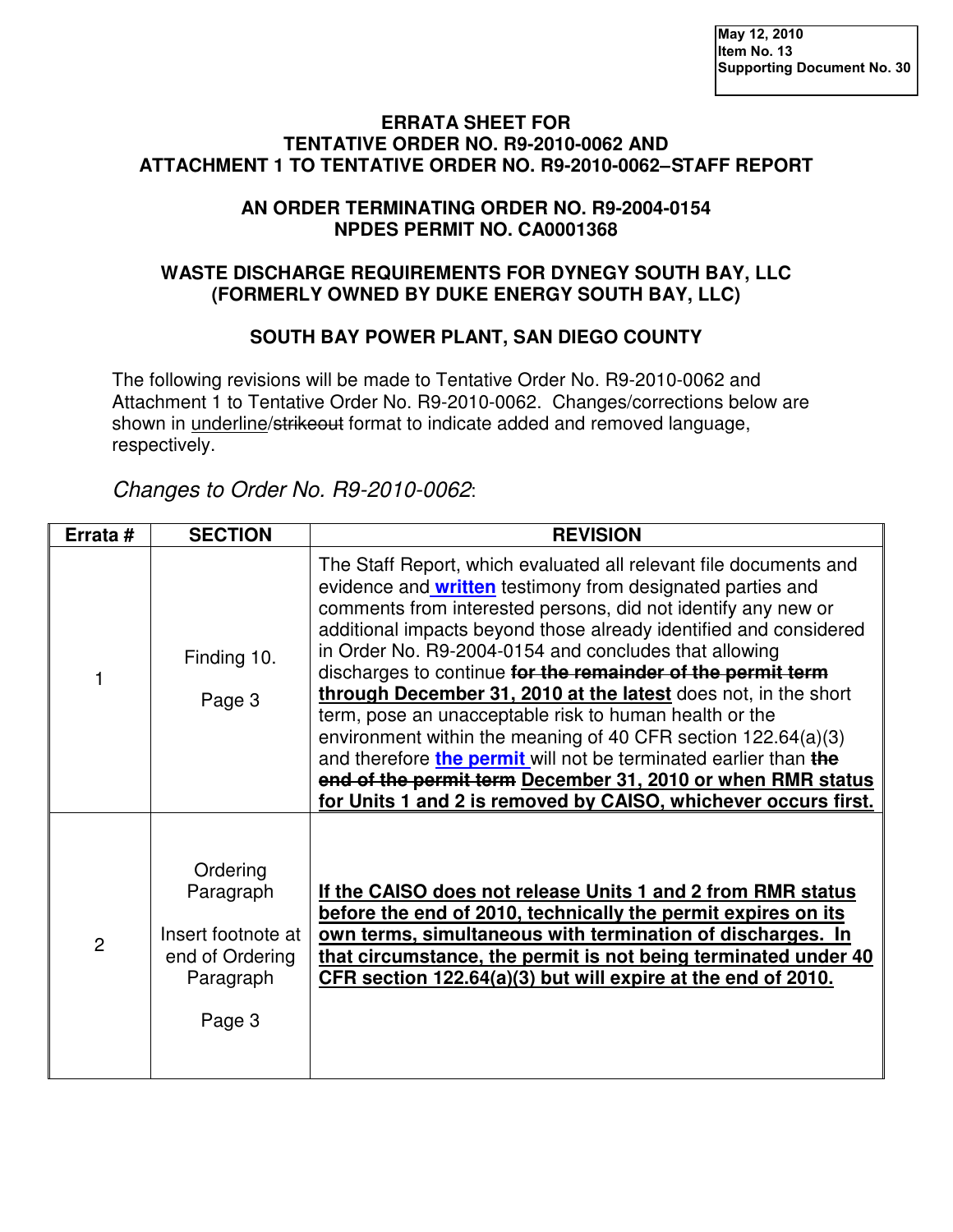# Changes to Attachment 1 to Order No. R9-2010-0062 – Staff Report:

| Errata #       | <b>SECTION</b>                     | <b>REVISION</b>                                                                                                                                                                                                                                                                                                                                                                                                                                                                                                                                                                                                                                                                                                                                                                                                                                                                                                                                                                                                                                                                                                                                                                                                                                                                                                                                                                                                                                                                                                                                                                                                                                                                                                                                                                                                          |
|----------------|------------------------------------|--------------------------------------------------------------------------------------------------------------------------------------------------------------------------------------------------------------------------------------------------------------------------------------------------------------------------------------------------------------------------------------------------------------------------------------------------------------------------------------------------------------------------------------------------------------------------------------------------------------------------------------------------------------------------------------------------------------------------------------------------------------------------------------------------------------------------------------------------------------------------------------------------------------------------------------------------------------------------------------------------------------------------------------------------------------------------------------------------------------------------------------------------------------------------------------------------------------------------------------------------------------------------------------------------------------------------------------------------------------------------------------------------------------------------------------------------------------------------------------------------------------------------------------------------------------------------------------------------------------------------------------------------------------------------------------------------------------------------------------------------------------------------------------------------------------------------|
|                |                                    | <b>STAFF REPORT</b>                                                                                                                                                                                                                                                                                                                                                                                                                                                                                                                                                                                                                                                                                                                                                                                                                                                                                                                                                                                                                                                                                                                                                                                                                                                                                                                                                                                                                                                                                                                                                                                                                                                                                                                                                                                                      |
| 3              | <b>Title Page</b>                  | Dynegy South Bay, LLC, South Bay Power Plant<br><b>Evaluation of Water Intake and Wastewater</b><br>Discharge Effects on San Diego Bay<br>and<br><b>Consideration of Termination of Discharge</b><br><b>March 22 May 12, 2010</b>                                                                                                                                                                                                                                                                                                                                                                                                                                                                                                                                                                                                                                                                                                                                                                                                                                                                                                                                                                                                                                                                                                                                                                                                                                                                                                                                                                                                                                                                                                                                                                                        |
| $\overline{4}$ | Background<br>Section 2.<br>Page 4 | Based on Dynegy's supplemental information, NPDES Order R9-<br>2004-0154 was modified on November 9, 2009 (ratified by the<br>San Diego Water Board on December 16, 2009) to incorporate<br>the schedule for flow reduction to 225 mgd by December 31,<br>2009 and the termination of all discharges with the anticipated<br>shutdown of Units 1 and 2 by December 31, 2010 or on the date<br>CAISO determines that RMR services from Units 1 and 2 are no<br>longer needed, whichever occurs first. Because the modified<br><b>NPDES Order requires the discharge to terminate no later</b><br>than December 31, 2010, NPDES Order R9-2004-0154 can not<br>be administratively extended beyond this date. Because the<br>modified NPDES Order requires discharges from Units 1 and<br>2 to terminate no later than December 31, 2010, and an<br>administrative extension continues only the existing permit<br>terms and conditions, the discharge termination dates<br>established in the modified NPDES Order cannot be<br>administratively extended beyond December 31, 2010, even if<br>the permit itself is administratively extended. If Dynegy<br>proposes to discharge from Units 1 and 2 beyond December 31,<br>2010, a new report of waste discharge/NPDES permit application<br>would need to be submitted to the San Diego Water Board or<br><b>State Water Board, as appropriate, and a new NPDES Order</b><br>will need to be adopted by the San Diego Water Board-which<br>protects the beneficial uses of San Diego Bay and complies with<br>all applicable requirements. Consideration of a new permit would<br>be subject to public participation requirements set forth in 40<br>Code of Federal Regulations (CFR) section 124.10 and the<br>permitting San Diego-Water Board would consider whether |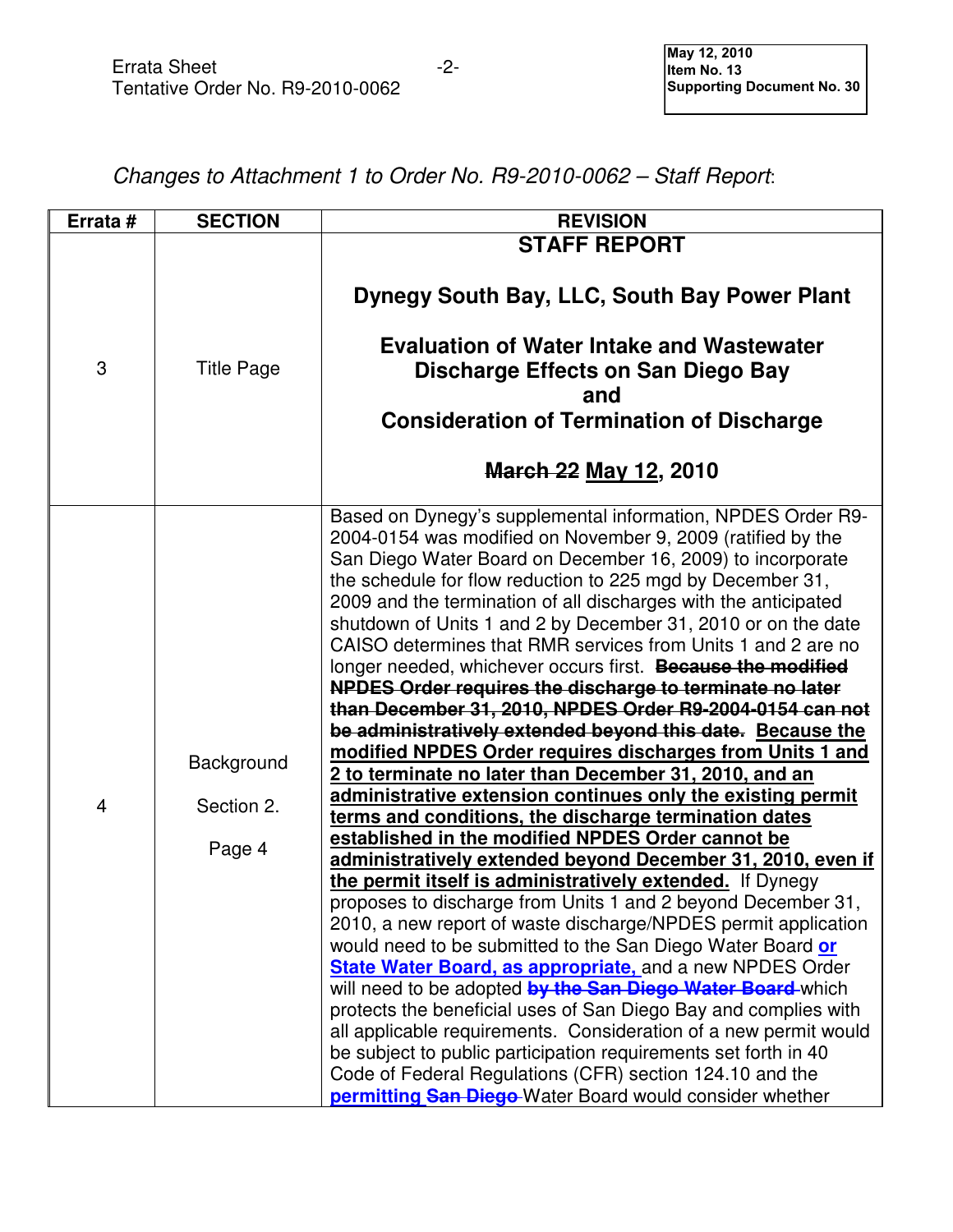Errata Sheet **-3**- All the Mount of the Mount of the Mount of the Mount of the Mount of the Mount of the Mount of the Mount of the Mount of the Mount of the Mount of the Mount of the Mount of the Mount of the Mount of the Tentative Order No. R9-2010-0062 **Italy 13** Item No. 13 Item No. 13 Item No. 13 Item No. 13 Item No. 13 Item No

| Errata # | <b>SECTION</b>                                                                                                                         | <b>REVISION</b>                                                                                                                                                                                                                                                                                                                                                                                                                                                                                                                                                                                                                                                                                                                                                                                                                                                                                                                                                                                                                                                                                                                                                                                            |
|----------|----------------------------------------------------------------------------------------------------------------------------------------|------------------------------------------------------------------------------------------------------------------------------------------------------------------------------------------------------------------------------------------------------------------------------------------------------------------------------------------------------------------------------------------------------------------------------------------------------------------------------------------------------------------------------------------------------------------------------------------------------------------------------------------------------------------------------------------------------------------------------------------------------------------------------------------------------------------------------------------------------------------------------------------------------------------------------------------------------------------------------------------------------------------------------------------------------------------------------------------------------------------------------------------------------------------------------------------------------------|
|          |                                                                                                                                        | proposed discharges beyond December 31, 2010, endanger<br>human health or the environment within the meaning of 40 CFR<br>section $122.64(a)(3)$ , serving as a basis to deny an application<br>proposing continued discharges.                                                                                                                                                                                                                                                                                                                                                                                                                                                                                                                                                                                                                                                                                                                                                                                                                                                                                                                                                                            |
| 5        | Effects of Intake<br>and Discharge<br>Eelgrass (Zostera<br>marina)                                                                     | Eelgrass beds are considered a critical component of the<br>San Diego Bay food web. Much of the eelgrass primary<br>productivity enters the food web as detritus, and eelgrass<br>beds actively uptake nutrients, produce oxygen, stabilize<br>sediments and slow current velocities. Fish and<br>invertebrates use eelgrass beds as a refuge from predators,<br>as a food source, and as nursery habitat. Eelgrass provides<br>surfaces for egg attachment and sheltered locations for<br>juveniles to hide and feed. Fish and invertebrates produced<br>from these beds are ecologically, commercially, and<br>recreationally important species, both as permanent bay<br>residents and as oceanic species. Waterfowl, especially surf<br>scoter, scaup, and brant are present in high numbers in late<br>fall and winter. Black brant, in particular, rely heavily on<br>eelgrass of central and south Bay as they are one of the few<br>birds that consume it directly.<br>The preclusion of eelgrass from the discharge under current<br>maximum discharge conditions of 225 MGD is unknown,<br>but is <b>certainly expected to be</b> less than the amount caused by<br>flows of 601 MGD or 441 MGD. |
| 6        | Effects of Intake<br>and Discharge<br>Entrainment and<br>Impingement of<br>Marine<br>Organisms<br>Section 3.i<br>Page 23<br>Evaluation | NPDES Order R9-2004-0154 terminates the discharge from<br>SBPP on December 31, 2010 or the date CAISO determines that<br>RMR services from Units 1 and 2 are no longer needed,<br>whichever occurs first, absent further action by the San Diego<br>Water Board. Because of this termination clause in NPDES<br>Order R9-2004-0154, the NPDES Order can not be<br>administratively extended discharges from Units 1 and 2<br>cannot continue beyond December 31, 2010 even if that Order<br>is administratively extended. Instead, if the Dynegy proposes<br>to discharge beyond 2010, a new application will need to be<br>submitted which demonstrates compliance with Clean Water Act<br>Section 316(b), likely through the State Board's Policy.                                                                                                                                                                                                                                                                                                                                                                                                                                                       |
| 6        | Conclusion<br>Section 4.<br>Page 24                                                                                                    | As discussed above, the SBPP has operated for approximately<br>50 years. Beginning in 2010, the maximum permitted flow has<br>been reduced by 63 percent. The current permit by its own terms<br>expires requires discharges to terminate at the end of 2010 or<br>earlier if the CAISO determines that Units 1 and 2 are no longer                                                                                                                                                                                                                                                                                                                                                                                                                                                                                                                                                                                                                                                                                                                                                                                                                                                                        |